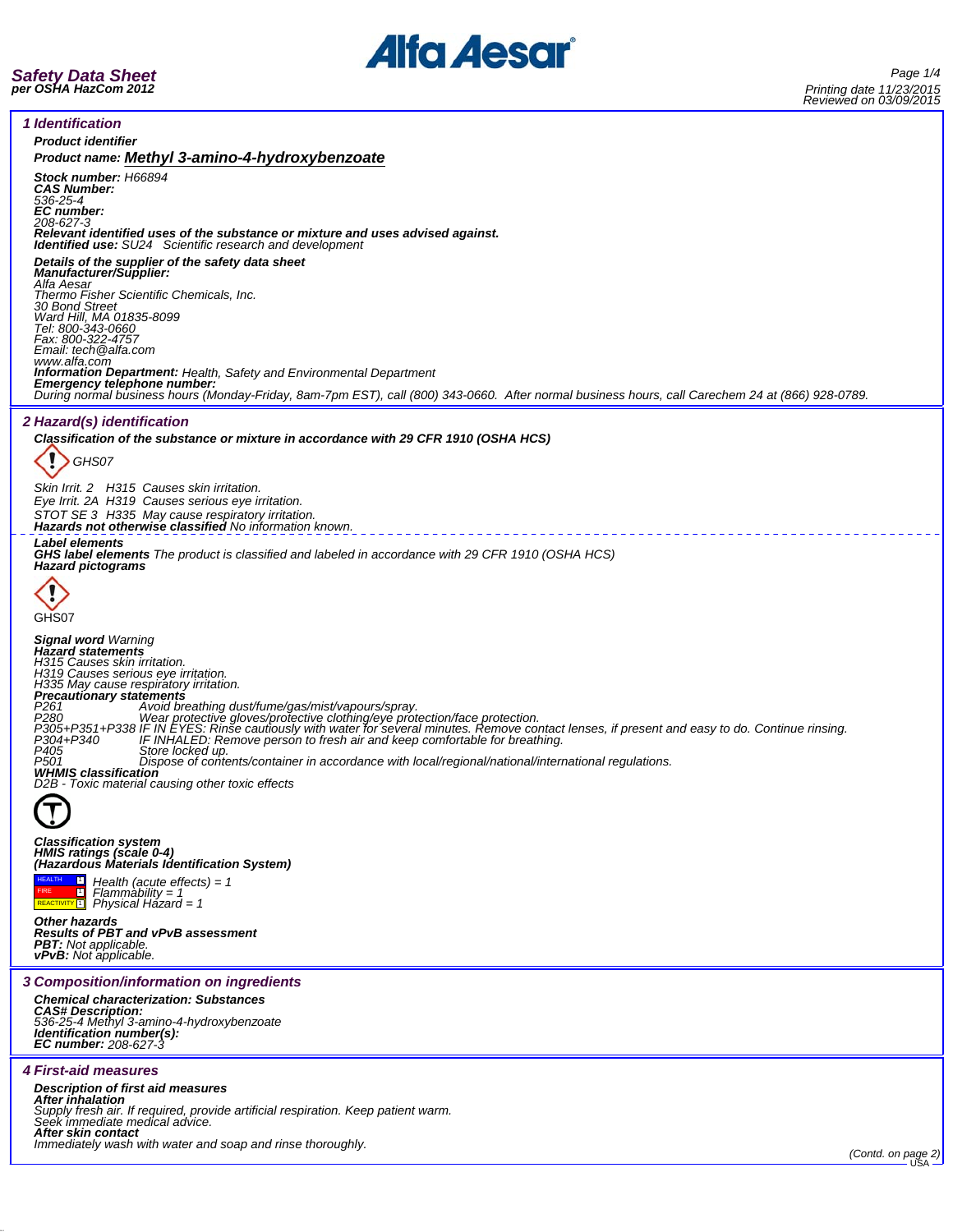# *Product name: Methyl 3-amino-4-hydroxybenzoate*

*(Contd. of page 1)*

*Seek immediate medical advice. After eye contact Rinse opened eye for several minutes under running water. Then consult a doctor. After swallowing Seek medical treatment.*

*Information for doctor*

*Most important symptoms and effects, both acute and delayed No further relevant information available. Indication of any immediate medical attention and special treatment needed No further relevant information available.*

## *5 Fire-fighting measures*

*Extinguishing media*

*Suitable extinguishing agents Carbon dioxide, extinguishing powder or water spray. Fight larger fires with water spray or alcohol resistant foam. Special hazards arising from the substance or mixture If this product is involved in a fire, the following can be released: Carbon monoxide and carbon dioxide Nitrogen oxides (NOx) Advice for firefighters*

*Protective equipment: Wear self-contained respirator. Wear fully protective impervious suit.*

#### *6 Accidental release measures*

*Personal precautions, protective equipment and emergency procedures Wear protective equipment. Keep unprotected persons away. Ensure adequate ventilation* **Environmental precautions:** Do not allow product to reach sewage system or any water course.<br>**Methods and material for containment and cleaning up:** Ensure adequate ventilation.<br>**Prevention of secondary hazards:** No speci

# *7 Handling and storage*

*Handling Precautions for safe handling* Keep container tightly sealed. ¯<br>Store in cool, dry place in tightly closed containers.<br>Ensure good ventilation at the workplace.<br>**Information about protection against explosions and fires:** No information known.

*Conditions for safe storage, including any incompatibilities Storage*

Requirements to be met by storerooms and receptacles: No special requirements.<br>Information about storage in one common storage facility: Store away from oxidizing agents.<br>Further information about storage conditions: *Keep container tightly sealed. Store in cool, dry conditions in well sealed containers. Specific end use(s) No further relevant information available.*

#### *8 Exposure controls/personal protection*

*Additional information about design of technical systems: Properly operating chemical fume hood designed for hazardous chemicals and having an average face velocity of at least 100 feet per minute.*

# *Control parameters*

**Components with limit values that require monitoring at the workplace:**<br>The product does not contain any relevant quantities of materials with critical values that have to be monitored at the workplace.<br>**Additional inform** 

## *Exposure controls*

*Personal protective equipment*

#### *General protective and hygienic measures*

The usual precautionary measures for handling chemicals should be followed.<br>Keep away from foodstuffs, beverages and feed.<br>Remove all soiled and contaminated clothing immediately.<br>Wash hands before breaks and at the end of

Maintain an ergonomically appropriate working environment.<br>**Breathing equipment:** Use suitable respirator when high concentrations are present.<br>**Recommended filter device for short term use:** 

Use a respirator with type N95 (USA) or PE (EN 143) cartridges as a backup to engineering controls. Risk assessment should be performed to determine if air-<br>purifying respirators are appropriate. Only use equipment tested

*Impervious gloves*

Check protective gloves prior to each use for their proper condition.<br>The selection of suitable gloves not only depends on the material, but also on quality. Quality will vary from manufacturer to manufacturer.

*Eye protection: Safety glasses Body protection: Protective work clothing.*

# *9 Physical and chemical properties*

| Information on basic physical and chemical properties<br><b>General Information</b><br>Appearance:<br>Form:<br>Odor:<br><b>Odor threshold:</b> | Solid<br>Not determined<br>Not determined.                  |  |  |
|------------------------------------------------------------------------------------------------------------------------------------------------|-------------------------------------------------------------|--|--|
| pH-value:                                                                                                                                      | Not applicable.                                             |  |  |
| <b>Change in condition</b><br><b>Melting point/Melting range:</b><br>Boiling point/Boiling range:<br>Sublimation temperature / start:          | 141-143 °C (286-289 °F)<br>Not determined<br>Not determined |  |  |

*(Contd. on page 3)*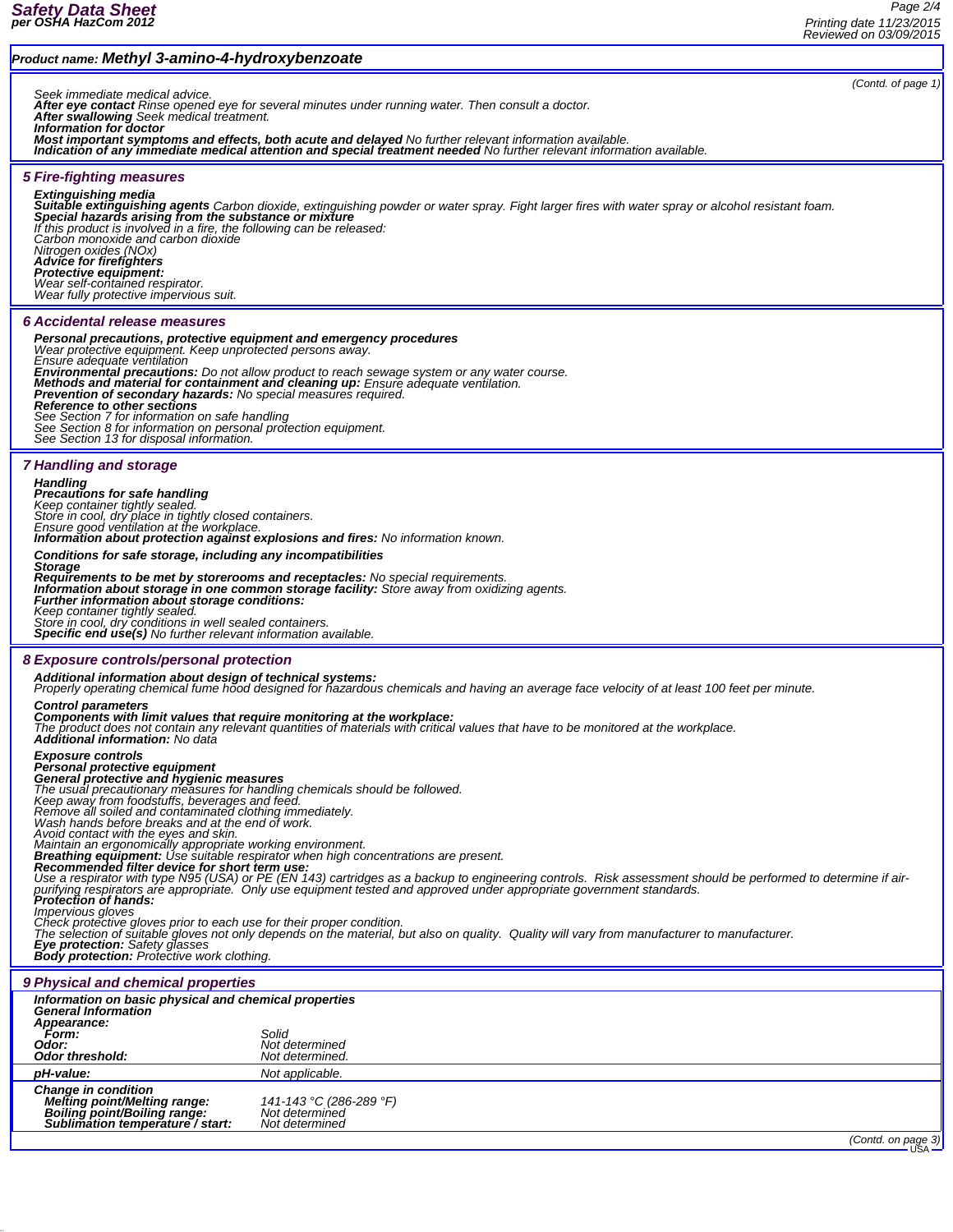# *Product name: Methyl 3-amino-4-hydroxybenzoate*

*Page 3/4 Printing date 11/23/2015 Reviewed on 03/09/2015*

| Product name: Methyl 3-amin0-4-hydroxybenzoate                                                                                                   |                                                                                                                                                                       |                             |
|--------------------------------------------------------------------------------------------------------------------------------------------------|-----------------------------------------------------------------------------------------------------------------------------------------------------------------------|-----------------------------|
|                                                                                                                                                  |                                                                                                                                                                       | (Contd. of page 2)          |
| <b>Flammability (solid, gaseous)</b>                                                                                                             | Not determined.                                                                                                                                                       |                             |
| Ignition temperature:                                                                                                                            | Not determined                                                                                                                                                        |                             |
| Decomposition temperature:<br>Auto igniting:                                                                                                     | Not determined<br>Not determined.                                                                                                                                     |                             |
|                                                                                                                                                  |                                                                                                                                                                       |                             |
| Danger of explosion:<br><b>Explosion limits:</b>                                                                                                 | Not determined.                                                                                                                                                       |                             |
| Lower:                                                                                                                                           | Not determined                                                                                                                                                        |                             |
| <b>Upper:</b>                                                                                                                                    | Not determined                                                                                                                                                        |                             |
| Vapor pressure:<br>Density:                                                                                                                      | Not applicable.<br>Not determined                                                                                                                                     |                             |
| <b>Relative density</b>                                                                                                                          | Not determined.                                                                                                                                                       |                             |
| Vapor density                                                                                                                                    | Not applicable.                                                                                                                                                       |                             |
| <b>Evaporation rate</b><br>Solubility in / Miscibility with                                                                                      | Not applicable.                                                                                                                                                       |                             |
| Water:                                                                                                                                           | Not determined                                                                                                                                                        |                             |
| Partition coefficient (n-octanol/water): Not determined.<br>Viscosity:                                                                           |                                                                                                                                                                       |                             |
| dynamic:                                                                                                                                         | Not applicable.                                                                                                                                                       |                             |
| kinematic:                                                                                                                                       | Not applicable.                                                                                                                                                       |                             |
| <b>Other information</b>                                                                                                                         | No further relevant information available.                                                                                                                            |                             |
| <b>10 Stability and reactivity</b>                                                                                                               |                                                                                                                                                                       |                             |
| <b>Reactivity</b> No information known.                                                                                                          |                                                                                                                                                                       |                             |
| Chemical stability Stable under recommended storage conditions.                                                                                  |                                                                                                                                                                       |                             |
|                                                                                                                                                  | Thermal decomposition / conditions to be avoided: Decomposition will not occur if used and stored according to specifications.                                        |                             |
| Possibility of hazardous reactions Reacts with strong oxidizing agents<br><b>Conditions to avoid</b> No further relevant information available.  |                                                                                                                                                                       |                             |
| <b>Incompatible materials: Oxidizing agents</b>                                                                                                  |                                                                                                                                                                       |                             |
| Hazardous decomposition products:<br>Carbon monoxide and carbon dioxide                                                                          |                                                                                                                                                                       |                             |
| Nitrogen oxides                                                                                                                                  |                                                                                                                                                                       |                             |
|                                                                                                                                                  |                                                                                                                                                                       |                             |
| 11 Toxicological information                                                                                                                     |                                                                                                                                                                       |                             |
|                                                                                                                                                  | Information on toxicological effects<br>Acute toxicity: The Registry of Toxic Effects of Chemical Substances (RTECS) contains acute toxicity data for this substance. |                             |
| LD/LC50 values that are relevant for classification: No data                                                                                     |                                                                                                                                                                       |                             |
| <b>Skin irritation or corrosion:</b> Causes skin irritation.                                                                                     |                                                                                                                                                                       |                             |
| Eye irritation or corrosion: Causes serious eye irritation.<br>Sensitization: No sensitizing effects known.                                      |                                                                                                                                                                       |                             |
| Germ cell mutagenicity: No effects known.                                                                                                        |                                                                                                                                                                       |                             |
|                                                                                                                                                  | Carcinogenicity: No classification data on carcinogenic properties of this material is available from the EPA, IARC, NTP, OSHA or ACGIH.                              |                             |
| <b>Reproductive toxicity:</b> No effects known.<br>Specific target organ system toxicity - repeated exposure: No effects known.                  |                                                                                                                                                                       |                             |
|                                                                                                                                                  | Specific target organ system toxicity - single exposure: May cause respiratory irritation.                                                                            |                             |
| Aspiration hazard: No effects known.<br>Subacute to chronic toxicity: No effects known.                                                          |                                                                                                                                                                       |                             |
|                                                                                                                                                  | Additional toxicological information: To the best of our knowledge the acute and chronic toxicity of this substance is not fully known.                               |                             |
|                                                                                                                                                  |                                                                                                                                                                       |                             |
| <b>12 Ecological information</b>                                                                                                                 |                                                                                                                                                                       |                             |
| <b>Toxicity</b><br>Aquatic toxicity: No further relevant information available.                                                                  |                                                                                                                                                                       |                             |
| Persistence and degradability No further relevant information available.<br>Bioaccumulative potential No further relevant information available. |                                                                                                                                                                       |                             |
|                                                                                                                                                  |                                                                                                                                                                       |                             |
| Mobility in soil No further relevant information available.<br>Additional ecological information:                                                |                                                                                                                                                                       |                             |
| General notes:                                                                                                                                   |                                                                                                                                                                       |                             |
| Avoid transfer into the environment.                                                                                                             | Do not allow undiluted product or large quantities to reach ground water, water course or sewage system.                                                              |                             |
| <b>Results of PBT and vPvB assessment</b>                                                                                                        |                                                                                                                                                                       |                             |
| <b>PBT:</b> Not applicable.                                                                                                                      |                                                                                                                                                                       |                             |
| <b>vPvB:</b> Not applicable.<br><b>Other adverse effects</b> No further relevant information available.                                          |                                                                                                                                                                       |                             |
|                                                                                                                                                  |                                                                                                                                                                       |                             |
| <b>13 Disposal considerations</b>                                                                                                                |                                                                                                                                                                       |                             |
| <b>Waste treatment methods</b>                                                                                                                   |                                                                                                                                                                       |                             |
| Uncleaned packagings:                                                                                                                            | <b>Recommendation</b> Consult state, local or national regulations to ensure proper disposal.                                                                         |                             |
| Recommendation: Disposal must be made according to official regulations.                                                                         |                                                                                                                                                                       |                             |
| <b>14 Transport information</b>                                                                                                                  |                                                                                                                                                                       |                             |
| <b>UN-Number</b>                                                                                                                                 |                                                                                                                                                                       |                             |
| DOT, ADN, IMDG, IATA                                                                                                                             | Not applicable                                                                                                                                                        |                             |
| UN proper shipping name<br>DOT, ADN, IMDG, IATA                                                                                                  | Not applicable                                                                                                                                                        |                             |
| Transport hazard class(es)                                                                                                                       |                                                                                                                                                                       |                             |
| DOT, ADR, ADN, IMDG, IATA                                                                                                                        |                                                                                                                                                                       |                             |
| Class<br><b>Packing group</b>                                                                                                                    | Not applicable                                                                                                                                                        |                             |
| DOT, IMDG, IATA                                                                                                                                  | Not applicable                                                                                                                                                        |                             |
| <b>Environmental hazards:</b>                                                                                                                    | Not applicable.                                                                                                                                                       |                             |
| Special precautions for user                                                                                                                     | Not applicable.                                                                                                                                                       |                             |
|                                                                                                                                                  | Transport in bulk according to Annex II of MARPOL73/78 and the IBC Code Not applicable.                                                                               |                             |
|                                                                                                                                                  |                                                                                                                                                                       | $(Control \non \nmapsto A)$ |